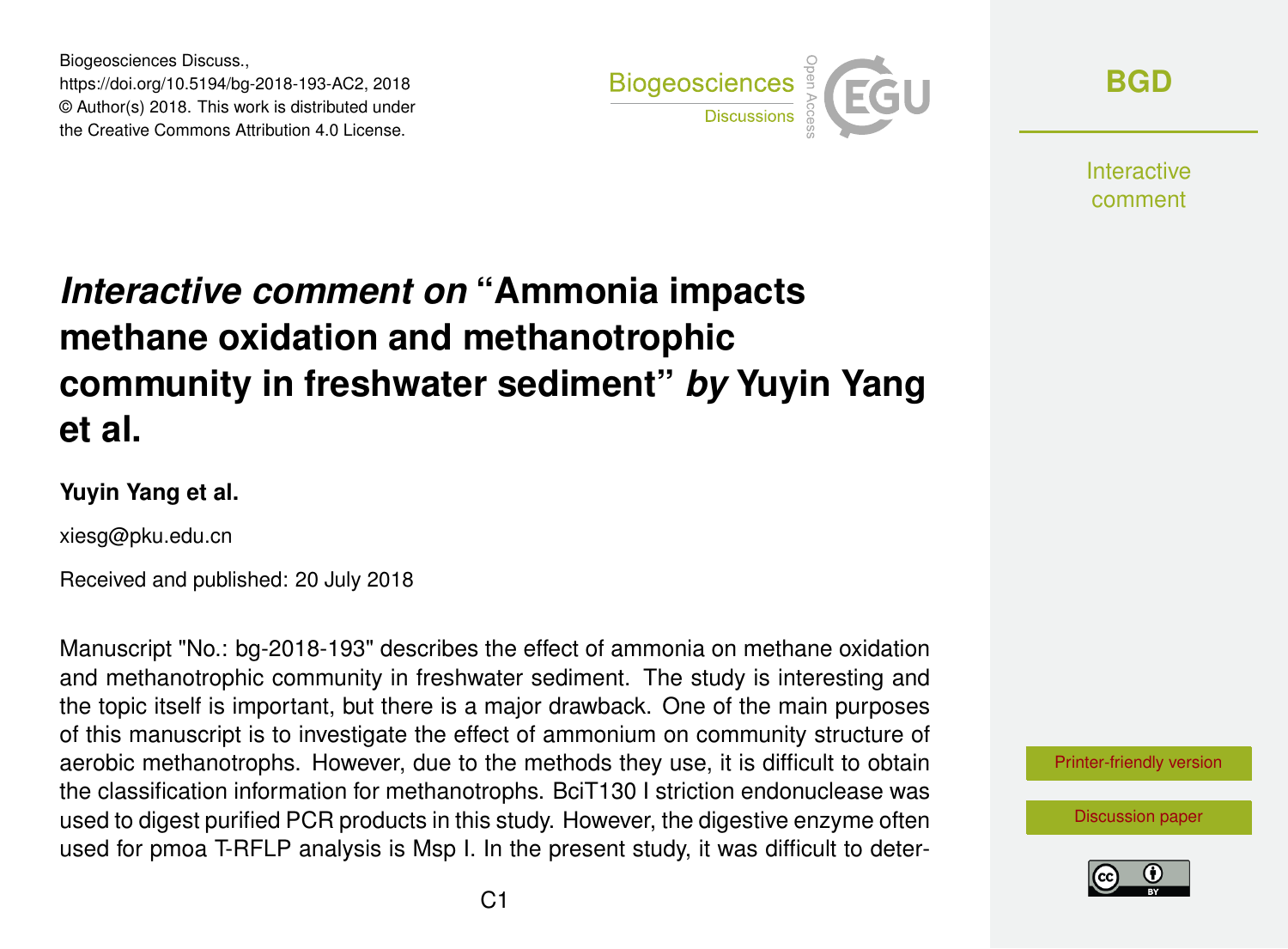mine whether the dominant TF peak 242 bp is Methylomicrobium or Methylomonas. The main T-RF peaks in Figure 4(b), such as 385 bp and 228 bp, had no relevant information on the methanotrophic taxonomy. Compared with T-TF and clone sequencing, Miseq sequencing of pmoA gene would be a better choice for this study.

Response: The authors appreciate the reviewer's valuable suggestions. We have added some discussions to explain the choice of enzyme (part 4.4). In spite of the somewhat unsatisfactory taxonomic resolution, TRFLP is still a very fast and economical approach offering an overview of methanotrophic community composition and diversity. We agree that NGS might be a better choice to get a more comprehensive profile of methanotrophic community, and will consider it in our future methanotrophic community studies.

Minor comments: Line 104 In the Materials and Methods section, methods for measuring the physical properties of sediments should be described.

Response: The authors appreciate the reviewer's suggestion. The methods used have been added in the revised manuscript (in Lines 112-116, in red).

Line 182: Submit the Clone sequences to NCBI and list the accession number.

Response: The authors appreciate the reviewer's suggestions. The accession numbers have been already listed in Figure 3 (together with the predicted T-RF length).

Lines 597-623, in Fig 1 and 2, the methane oxidation potential increased (treatment F) or remained relatively stable (treatments C, D, E) during the incubation, however, the pmoA transcription was reduced after 14 days incubation. So how could you explain the increased or stable methane oxidation by reducing pmoA transcription?

Response: The authors appreciate the reviewer's comments. However, transcripts were not directly linked to the activity. It is likely that the higher concentration of pMMO protein (resulted from the higher transcription in earlier time) maintained the relatively stable methane oxidation potential.

**[BGD](https://www.biogeosciences-discuss.net/)**

Interactive comment

[Printer-friendly version](https://www.biogeosciences-discuss.net/bg-2018-193/bg-2018-193-AC2-print.pdf)

[Discussion paper](https://www.biogeosciences-discuss.net/bg-2018-193)